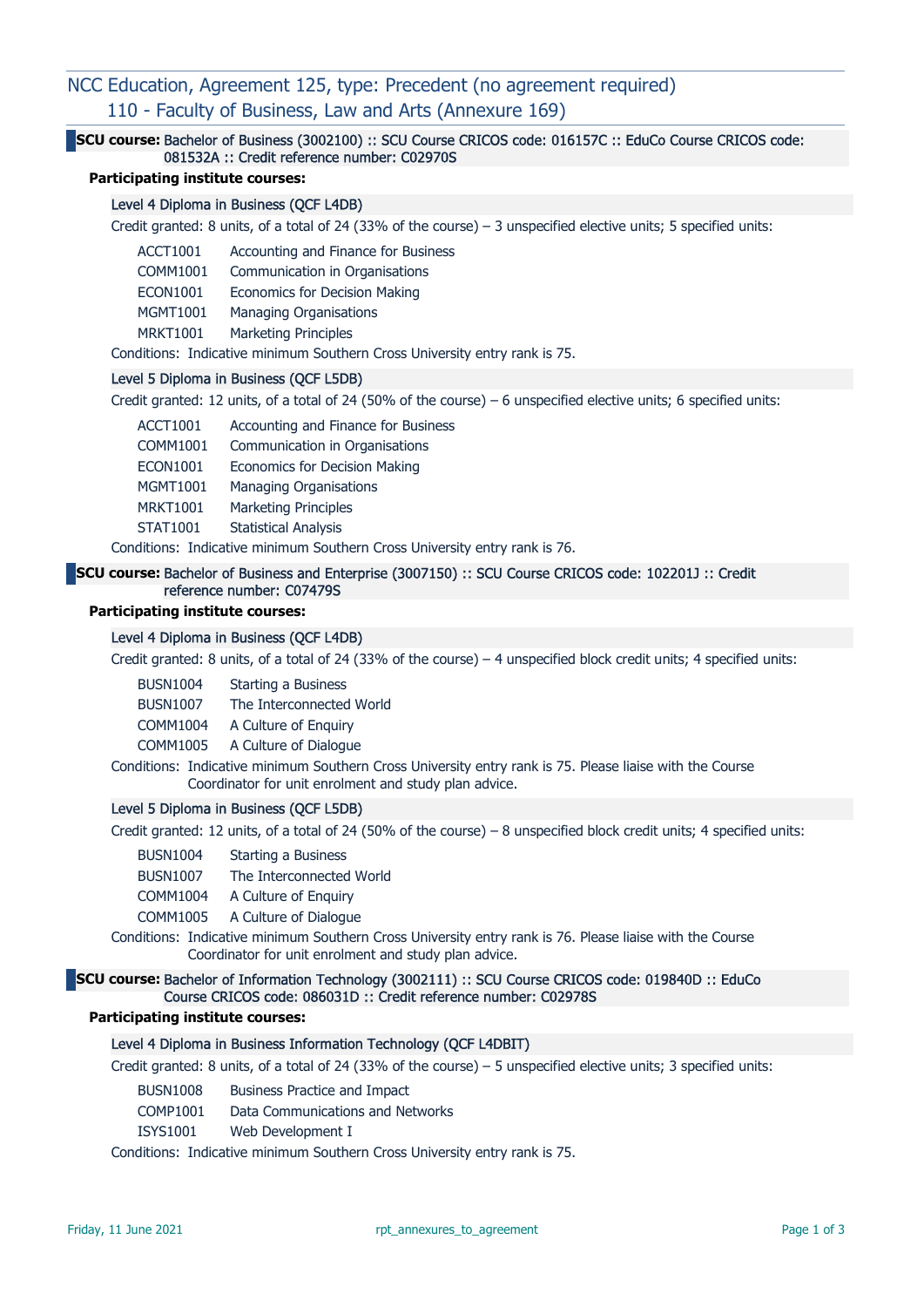### SCU course: Bachelor of Information Technology (3002111) :: SCU Course CRICOS code: 019840D :: EduCo Course CRICOS code: 086031D :: Credit reference number: C02978S

## Participating institute courses:

# Level 5 Diploma in Business Information Technology (QCF L5DBIT)

Credit granted: 12 units, of a total of 24 (50% of the course) – 5 unspecified elective units; 1 unspecified unit, as determined by the course coordinator; 6 specified units:

| COMM1005        | A Culture of Dialogue                         |
|-----------------|-----------------------------------------------|
| <b>COMP1001</b> | Data Communications and Networks              |
| DATA2001        | Database Systems                              |
| <b>ISYS1001</b> | Web Development I                             |
| <b>ISYS1004</b> | Contemporary Issues in Information Technology |
| <b>PROG2002</b> | Web Development II                            |
|                 |                                               |

Conditions: Indicative minimum Southern Cross University entry rank is 76.

### Level 4 Diploma in Computing (QCF L4DC)

Credit granted: 8 units, of a total of 24 (33% of the course) – 6 unspecified elective units; 2 specified units:

COMP1001 Data Communications and Networks

ISYS1001 Web Development I

Conditions: Indicative minimum Southern Cross University entry rank is 75.

## Level 5 Diploma in Computing (QCF L5DC)

Credit granted: 12 units, of a total of 24 (50% of the course) – 5 unspecified elective units; 2 unspecified units, as determined by the course coordinator; 5 specified units:

| Data Communications and Networks<br>COMP1001 |
|----------------------------------------------|
|----------------------------------------------|

DATA2001 Database Systems

ISYS1001 Web Development I

ISYS1004 Contemporary Issues in Information Technology

PROG2002 Web Development II

Conditions: Indicative minimum Southern Cross University entry rank is 76.

# NCC Education, Agreement 125, type: Precedent (no agreement required) 110 - Faculty of Business, Law and Arts (Annexure 170)

SCU course: Bachelor of Business in Hotel Management (3004145) :: The Hotel School Course CRICOS code: 086102E :: Credit reference number: C02984S

Participating institute courses:

#### Level 4 Diploma in Business (QCF L4DB)

Credit granted: 8 units, of a total of 24 (33% of the course) – 4 unspecified elective units; 4 specified units:

|  | ACCT1001 | Accounting and Finance for Business |  |  |
|--|----------|-------------------------------------|--|--|
|--|----------|-------------------------------------|--|--|

- COMM1001 Communication in Organisations
- MGMT1001 Managing Organisations
- MRKT1001 Marketing Principles

Conditions: Indicative minimum Southern Cross University entry rank is 75.

#### Level 5 Diploma in Business (QCF L5DB)

Credit granted: 12 units, of a total of 24 (50% of the course) – 7 unspecified elective units; 5 specified units:

- ACCT1001 Accounting and Finance for Business
- COMM1001 Communication in Organisations
- HRMT3001 The Human Resource Management Expert Practitioner
- MGMT1001 Managing Organisations
- MRKT1001 Marketing Principles

Conditions: Applicants must also hold the Level 4 Diploma in Business QCF L4 DB. Indicative minimum Southern Cross University entry rank is 76.